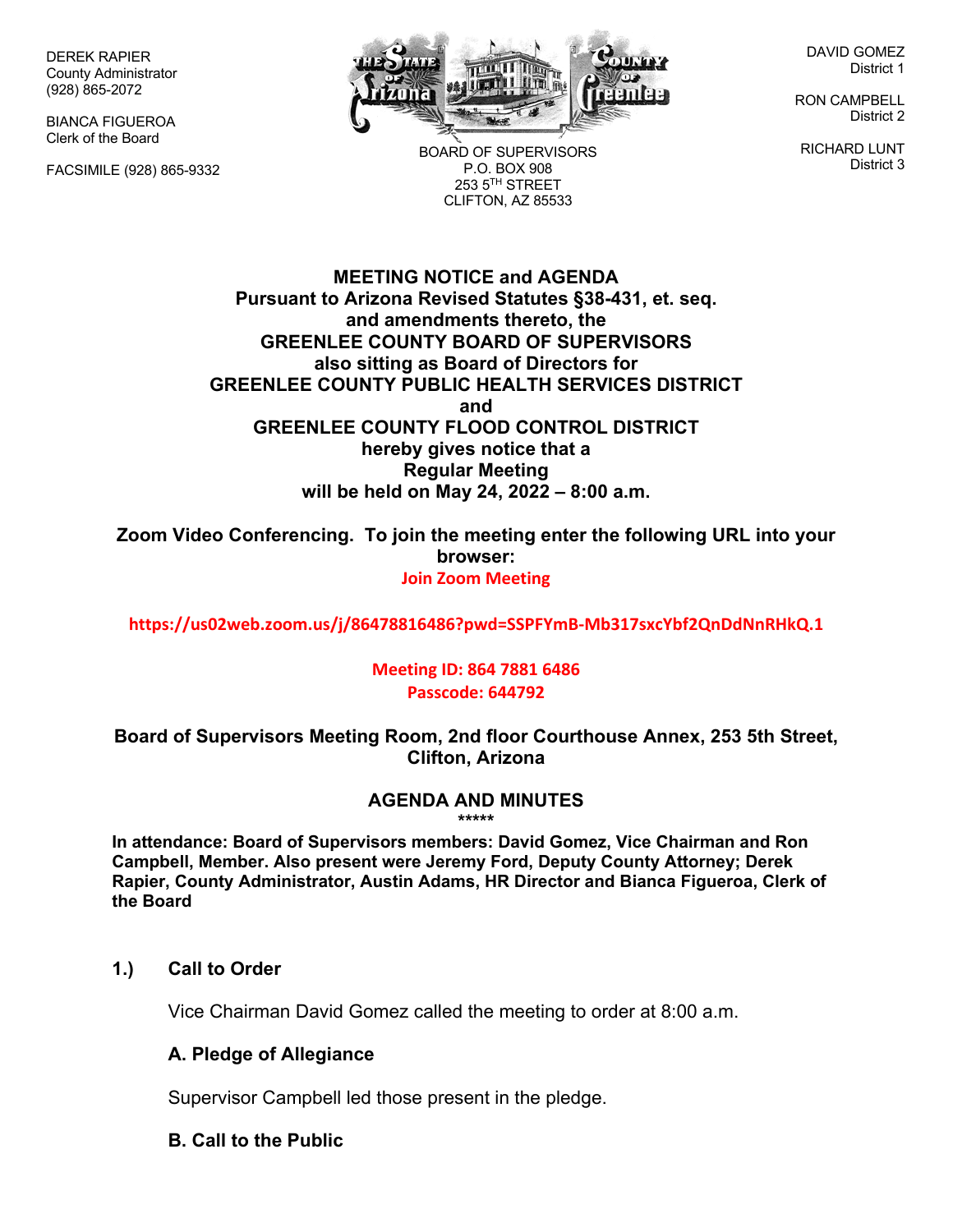BOARD OF SUPERVISORS AGENDA AND MINUTES May 24, 2022 Page **2** of **7**

> Tim Sumner, Sheriff responded to call to the public and discussed up the coming graduation in Duncan and Morenci. Also, thanked and gave his appreciation to the Clerk of the Board for sending the agenda packet in a timely manner.

Daniel Cervantes, Clifton resident responded to call to the public and presented the board with the town of Clifton agenda. He gave the board an update on the town's meeting.

Joann Cathcarth, Secretary for Chamber of Commerce responded to the call and informed the board of the upcoming Chamber mixer in Duncan on Thursday May 26<sup>th</sup> starting at 6pm and the Chamber's Annual Event Masquerade Ball held at the Greenlee County Golf Course on June 11<sup>th</sup>.

Jean Swensen, Part time employee in the Engineers office responded to call to the public and distributed an article to the board members regarding resource base communities and gave a summary of the article.

**2.) PUBLIC HEALTH SERVICES DISTRICT – the Board of Supervisors will convene as the Board of Directors of the Greenlee County Public Health Services District and will reconvene as the Board of Supervisors following consideration of these items:**

#### **A. Consent Agenda**

**1. Clerk of the Board: Consideration of approval of Public Health Services District expense warrants in excess of \$1,000.00** 

Upon motion by Supervisor Campbell, seconded by Supervisor Gomez, and carried unanimously, the Board approved the Public Health Services District Consent Agenda as presented.

**3.) FLOOD CONTROL DISTRICT – the Board of Supervisors will convene as the Board of Directors of the Greenlee County Flood Control District and will reconvene as the Board of Supervisors following consideration of these items:**

## **A. Consent Agenda**

**1. Clerk of the Board: Consideration of approval of Flood Control District expense warrants in excess of \$1,000.00**

Upon motion by Supervisor Campbell seconded by Supervisor Gomez, and carried unanimously, the Board approved the Flood Control District Consent Agenda as presented.

#### **4.) Reed Larson, County Engineer A. Introduction of ADOT District Engineer**

Mr. Larson introduced the new ADOT employees Todd Emery and Brian Jevas after Bill Harmons retirement.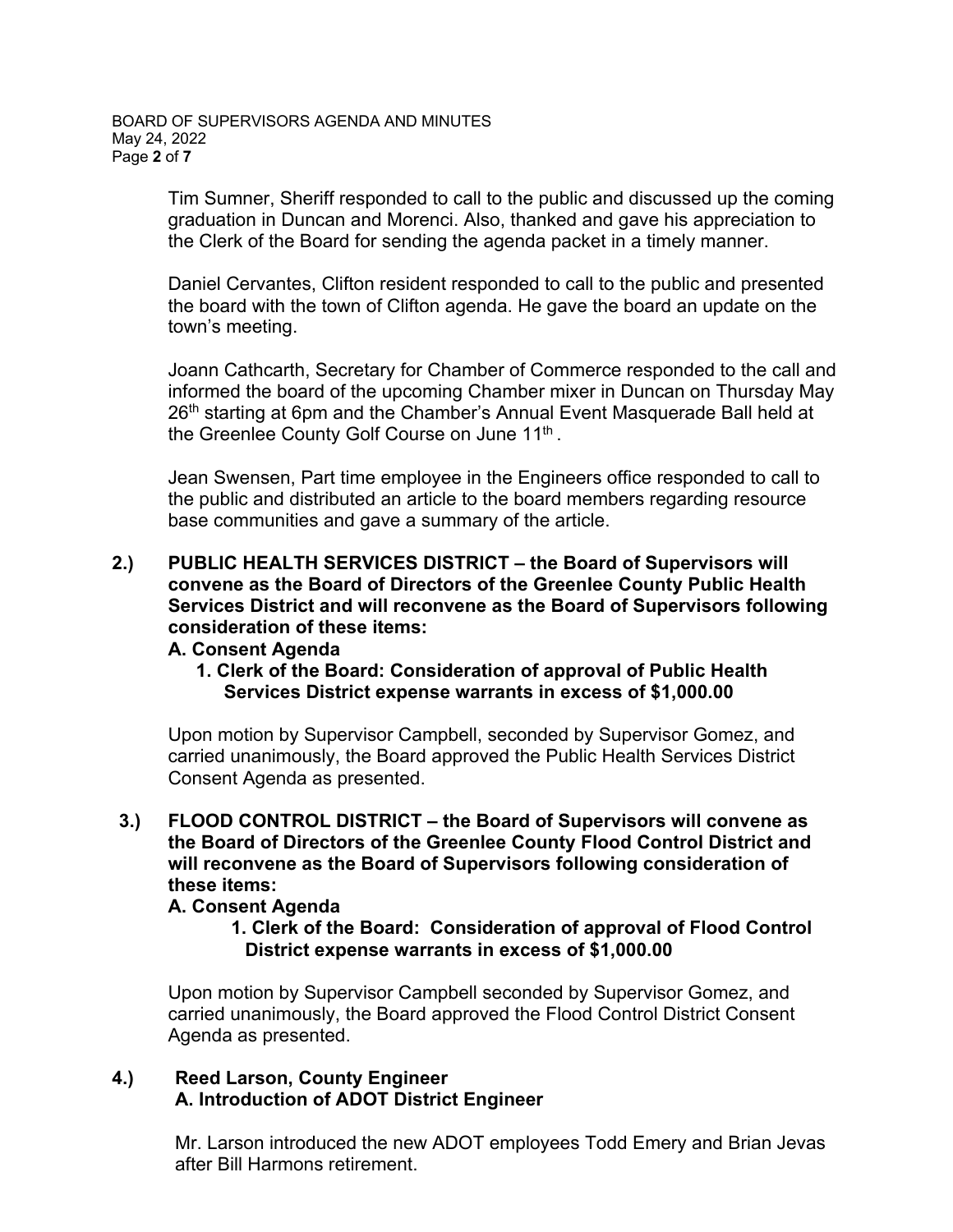# **B. Discussion regarding ADOT projects and potential projects in Greenlee County**

Todd Emery new ADOT Engineer for the Southeast District introduced himself with some history and background. He grew up in the Gila Valley, studied at the University of Arizona and worked for the Federal Highway Administration for 6 years, lived in Tucson worked as a Maintenance Engineer and District Engineer, Deputy State Engineer and as the Operations Deputy Engineer and Design Deputy for ADOT. Mr. Emery stated he is glad to be back. He also discussed three projects going on in Greenlee County.

The Board welcomed Mr. Emery

## **5.) PUBLIC HEARING – Mark Kapping proposed road name assignment of a currently unnamed road to one of the following: 1. Dead Eye Trial, 2. Sharpshooter, 3. Tomahawk Trail**

Upon motion by Supervisor Campbell seconded by Supervisor Gomez, and carried unanimously, the Board convened into public hearing.

Mr. Rapier informed the board of the typo for the road name Dead Eye Trail not Trial

Haiden LayFoy discussed the reason for the request by Mark Kapping to name an unnamed road, needs a physical address for a mailbox, currently drives to Clifton for mail and would like a box closer to the residence. Ms. LayFoy explained the first request of name is Mr. Kapping's preference.

## **6.) Haiden LaFoy, Planning and Zoning**

## **A. Discussion/Action regarding proposed road name assignment of a currently unnamed road to one of the following: 1. Dead Eye Trial, 2. Sharpshooter, 3. Tomahawk Trail**

The Board reconvened as the Board of Supervisors.

Upon motion by Supervisor Campbell seconded by Supervisor Gomez, and carried unanimously, the Board approved the request of the road name, Dead Eye Trail.

## **B. Discussion/Action regarding proposed purchase of online permitting and licensing software platform using ARPA funds**.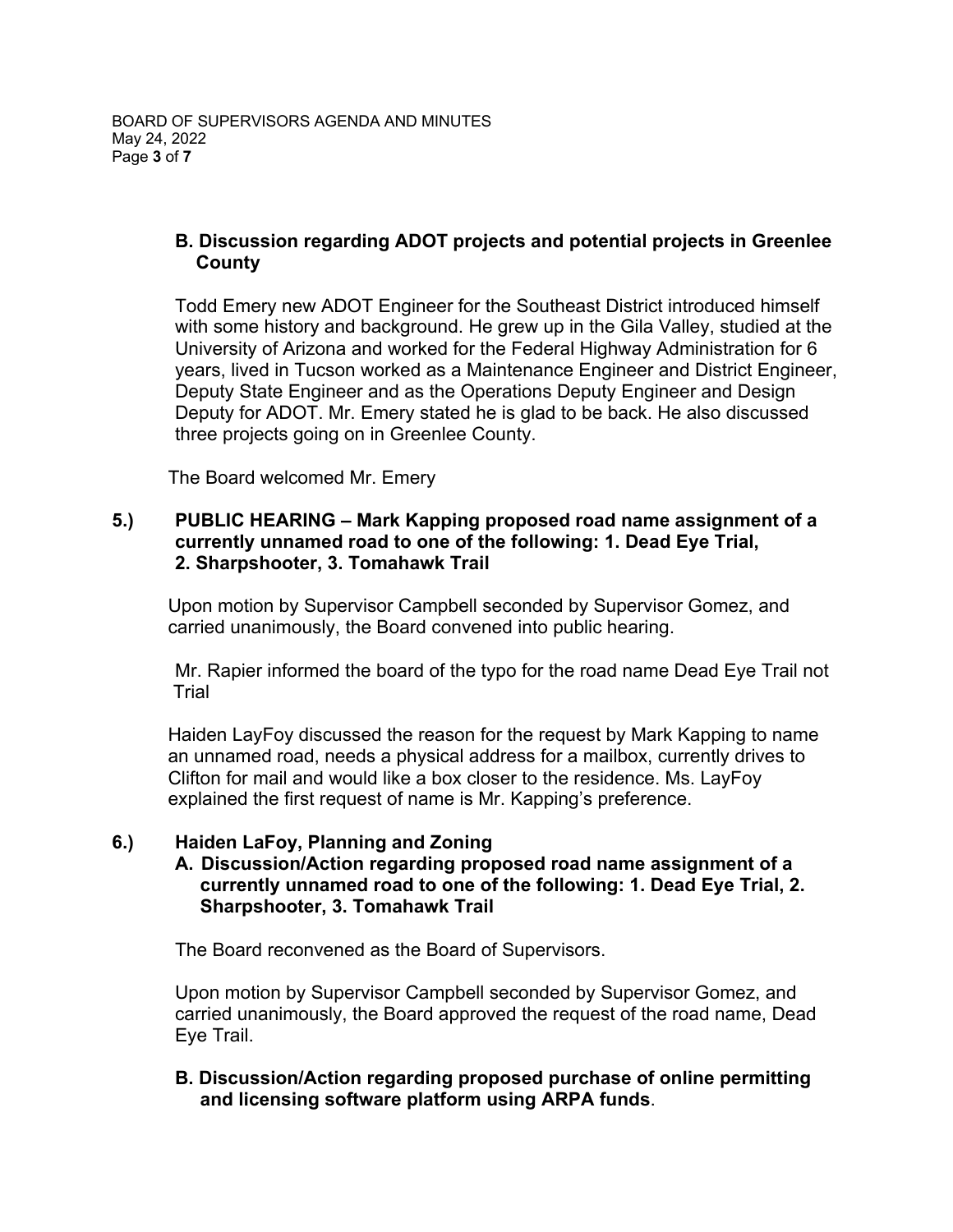Ms. LayFoy presented a powerpoint to the board and discussed an online permitting program. Ms. LayFoy stated she researched 3 online programs and her recommendation is to go with Dude Solutions. She discussed multiple services, features, customizable to what works for the County. Any departments that use permits can use the program.

Upon motion by Supervisor Campbell seconded by Supervisor Gomez, and carried unanimously, the Board approved the recommended program of Dude Solutions in the amount not to exceed \$40,609.92 for the first 3 years.

#### **7.) Monica Stauffer, Superior Court Judge A. Discussion/Action regarding upgrade to the Greenlee County Courtroom Audio/Visual System by E 1 Audiovisual Technologies to be purchased with ARPA funds**

Cristina O'Coyne presented on behalf of Judge Stauffer and explained court hearings have been held telephonically which is better for the community. Also, discussed the current audio/visual system they have and explained how outdated the system is and would like to upgrade for a new Audiovisual Technology.

Upon motion by Supervisor Campbell seconded by Supervisor Gomez, and carried unanimously, the Board approved the agenda item as presented to be purchased with ARPA funds in the amount not to exceed \$68,657.81.

## **8.) Tony Hines, Facilities/Fleet Manager**

#### **A. Discussion/Action regarding contract with Empire for generator and transfer switch maintenance**

Mr. Hines discussed the annual contract agreement with Empire and stated there is a 12% increase this year.

Upon motion by Supervisor Campbell seconded by Supervisor Gomez, and carried unanimously, the Board approved the agenda item as presented.

#### **B. Discussion and Possible Action – Presentation of Enterprise Fleet Management's proposal to lease vehicles to Greenlee County for use by the Sheriff's Office**

Paul Easley, Lieutenant expressed his concerns regarding the fleet management and vehicle leasing for the Sheriff's Office.

Tim Sumner, Sheriff discussed his concerns regarding the original agenda item for the leasing of vehicles for the Sheriff's Office that he did submit.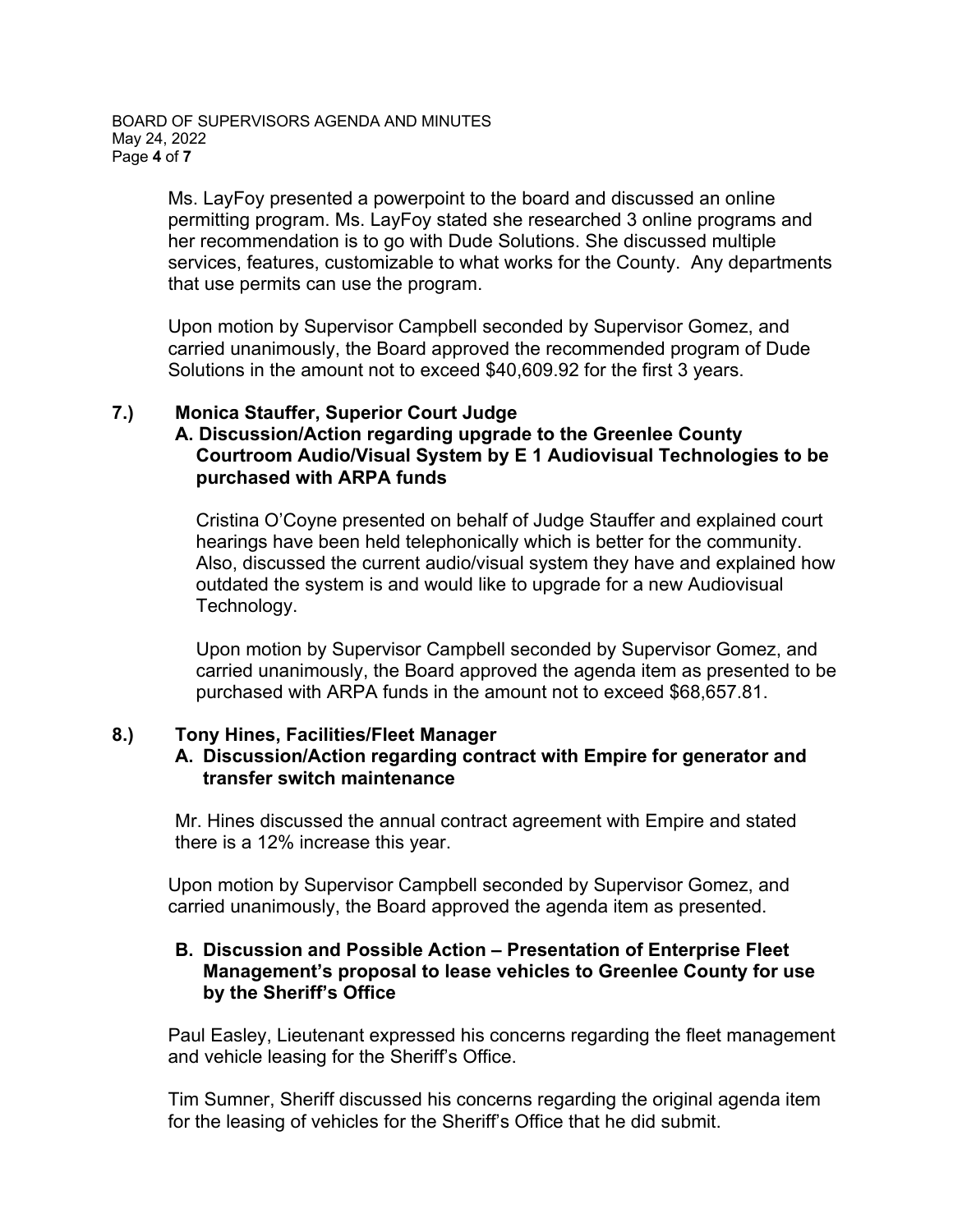Tony Hines, Fleet Manager presented a powerpoint of the Enterprise Fleet Management proposal. He discussed the current situation with fleet age and fleet operations, the objective and the results by partnering with Enterprise Fleet Management, Greenlee County Sheriff's Office will be better able to leverage its buying power, reduce fuel costs by 20% and reduce maintenance costs by 69% per unit. Greenlee County Sheriff's Office will be able to replace all of its vehicles over coursed of 5 years while creating an annual savings of \$10,000.

Adam Schoen and Karole Fitzgerald with Enterprise discussed the program and gave more information regarding the proposal discussed the flexibility of the program, a dedicated account team will meet with the Sheriff's Office 2-3 a year to look at the Fleet plan make an adjustments based on the market and make recommendations, and up to the County and Sheriff's Office to approve any changes. Enterprise Maintenance is out sourced through all dealerships and major chains. Discussed availability and constraints of manufacturers for pursuit units and explained the County would be better with a Fleet Management partner like Enterprise, they have access to multiple options and can be transparent in communicate any changes as they happen.

The board would like to hear more about the program, not ready prepared to make a decision today.

Mr. Hines discussed the comparison between the current maintenance cost and the cost from the proposal.

Upon motion by Supervisor Campbell seconded by Supervisor Gomez, and carried unanimously, the Board tabled this item for further information.

## **9.) Derek Rapier, County Administrator**

#### **A. Discussion/Action regarding possible implementation of County Fire Restriction Ordinance**

Sheriff Sumner responded to this item and pointed out the ordinance stated only unincorporated areas of Greenlee County, and explained in the past discussion was to include both incorporated and unincorporated in the ordinance.

Mr. Rapier explained when the ordinance was originated back in 2012 research was done and towns have their own authority to implement whatever restrictions they want. Mr. Rapier stated he does not believe the County has the authority to implement fire restrictions in incorporated towns. Mr. Rapier explained once any entities give restrictions in any stages, the County uses that to implement our own ordinance.

The Board gave direction to pass the fire ordinance and look into the ability to include incorporated areas as well.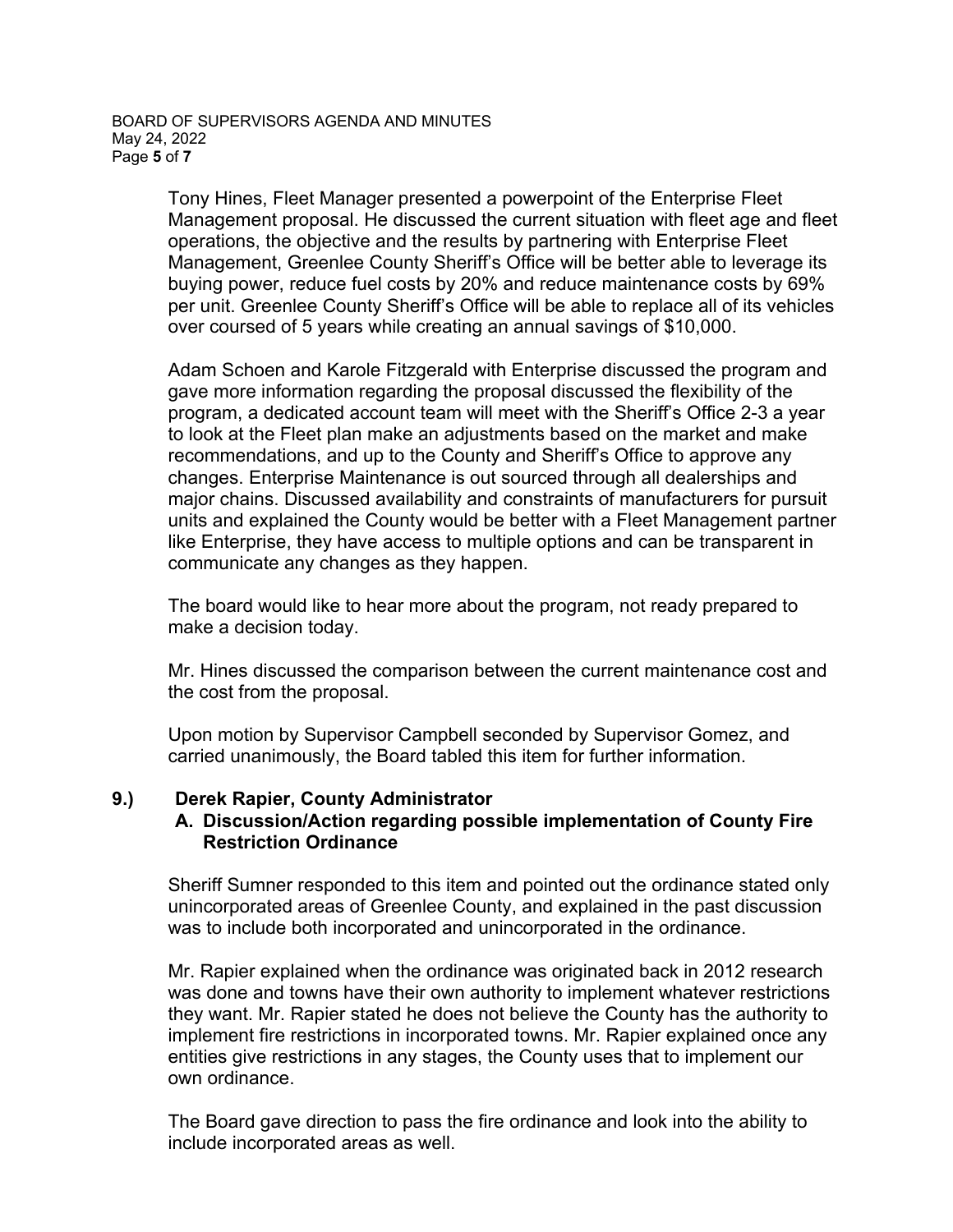Upon motion by Supervisor Campbell, seconded by Supervisor Gomez, and carried unanimously, the Board approved the agenda item as presented affected immediately.

# **10.) Derek Rapier, County Administrator A. County and State budget and legislative issues**

Sheriff Sumner, expressed his thoughts and concerns regarding his presentation of his own budget. He stated he'll authorize his personal to speak on his behalf if necessary and does not authorize any other persons to speak on his behalf for the Sheriff's Office. Mr. Sumner also mentioned §11-444.

Mr. Rapier stated the legislature is working slow, a few bills that have been set for vote, some elections bills did not get passed. The out of county tuition bill still looks good. Mostly likely legislature will go till June 30<sup>th</sup>.

# **B. Calendar and Events**

Calendar and events were discussed.

# **11.) Consent Agenda**

- **A. Clerk of the Board: Consideration of approval of minutes to previous meetings: 4/27/2022; 4/28/2022**
- **B. Clerk of the Board: Consideration of approval of expense warrants in excess of \$1,000.00 – Voucher 5029; 5030**
- **C. Chief Probation Officer: Consideration of approval of Employee Transaction Form: L. Jarvis, Deputy Probation Officer/Adult**
- **D. Justice of the Peace District #1: Consideration of approval of Employee Transaction Form: J. Antonio, Chief Justice Court Clerk #1; D. Garcia; Justice Court Clerk**
- **E. Sheriff: Consideration of approval or Employee Transaction Form: S. Jacobs, Dispatcher**

Upon motion by Supervisor Campbell, seconded by Supervisor Gomez, and carried unanimously, the Board approved the consent agenda with corrections on item D.

**12.) Supervisor Reports (Pursuant to A.R.S. §38-431.02(K), individual supervisors may present brief summaries of current events, but no discussion may occur, and no action may be taken regarding anything that is presented)**

No Supervisorial reports

**13.) EXECUTIVE SESSION Pursuant to ARS 38-431.03(A)(3), (4) & (9) regarding IT assessment.**